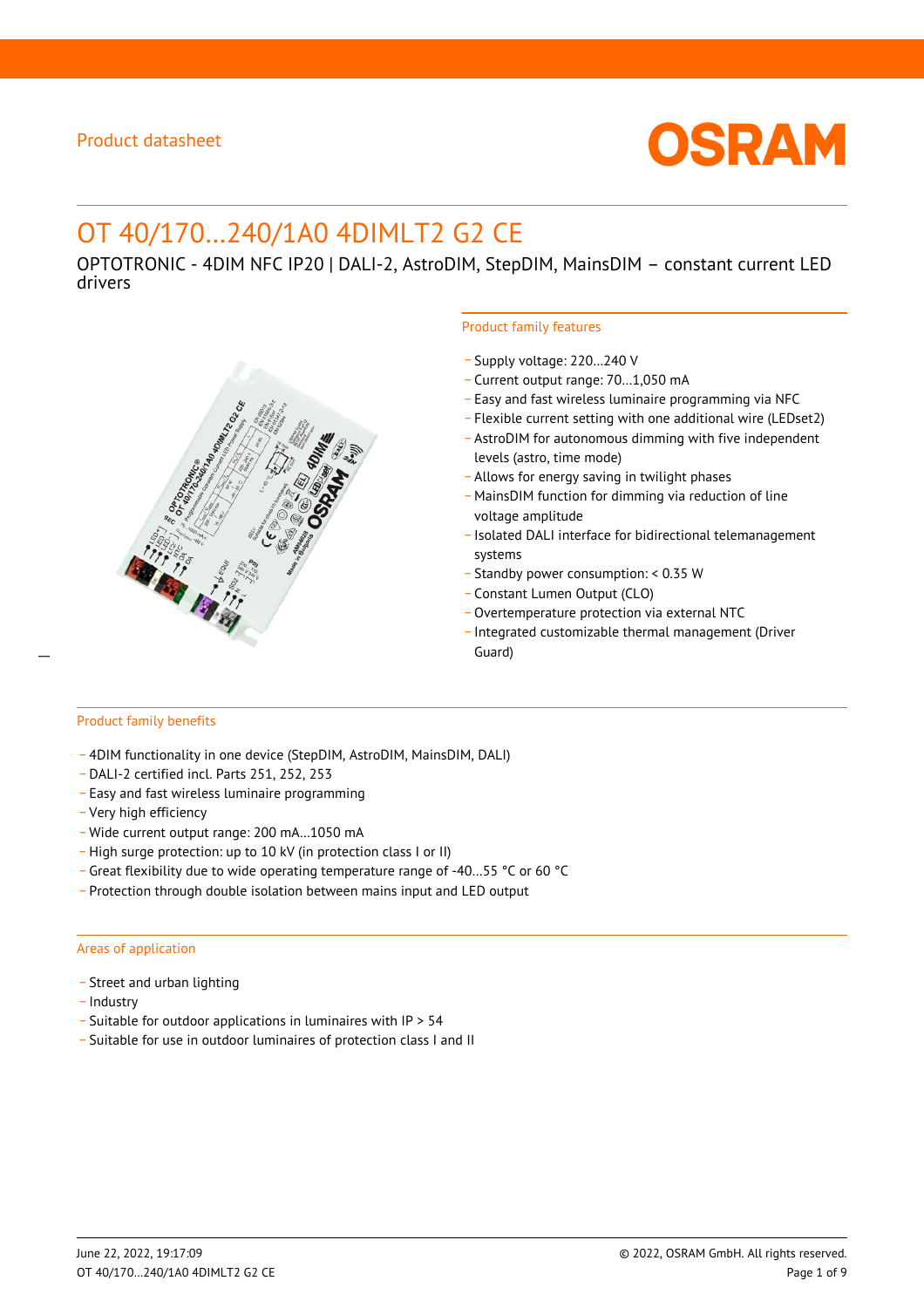### Technical data

### **Electrical data**

| Nominal voltage                          | 220240 V                   |
|------------------------------------------|----------------------------|
| Input voltage AC                         | 170264 V                   |
| Input voltage DC                         | 176276 V $^{1}$            |
| <b>Nominal current</b>                   | 0.20A                      |
| <b>Mains frequency</b>                   | $0/50/60$ Hz <sup>1)</sup> |
| Power factor $\lambda$                   | $> 0.98$ <sup>2)</sup>     |
| <b>Total harmonic distortion</b>         | $< 10 \%$ 3)               |
| Device power loss                        | 4.5 W                      |
| Networked standby power                  | <0.50 W $^{4)}$            |
| Inrush current                           | 26A <sup>5</sup>           |
| Max. ECG no. on circuit breaker 10 A (B) | 17                         |
| Max. ECG no. on circuit breaker 16 A (B) | 28                         |
| Max. ECG no. on circuit breaker 25 A (B) | 44                         |
| Surge capability (L/N-Ground)            | 10 kV                      |
| Surge capability (L-N)                   | 6 kV                       |
| Nominal output power                     | 40 W 6)                    |
| Maximum output power                     | 40 W                       |
| <b>Efficiency in full-load</b>           | $90\%$ <sup>4)</sup>       |
| Nominal output current                   | 2001050 mA                 |
| Output current LEDset open               | 70 mA                      |
| <b>Output current LEDset shorted</b>     | Not allowed                |
| Default output current                   | 700 mA                     |
| <b>Output current tolerance</b>          | $±3$ % <sup>7</sup> )      |
| Output ripple current (100 Hz)           | $< 5 \%$                   |
| <b>Output PSTLM</b>                      | $\leq1$                    |
| <b>Output SVM</b>                        | ≤ $0.4$                    |
| Minimum output current                   | 70 mA                      |
| <b>Galvanic isolation</b>                | SELV                       |
| Nominal output voltage                   | 1556 V                     |
| U-OUT (working voltage)                  | 60 V                       |
| Max. no. of ECGs on 16A MCB with EBN-OS  | 56                         |
| Surge capability (SD - Ground)           | 10 kV                      |
| Surge capability (L/N - SD)              | 6 kV                       |
| Nominal input voltage (SD port)          | 220277 V                   |

1) Additional fuse needed in DC operation

2) Full load

\_\_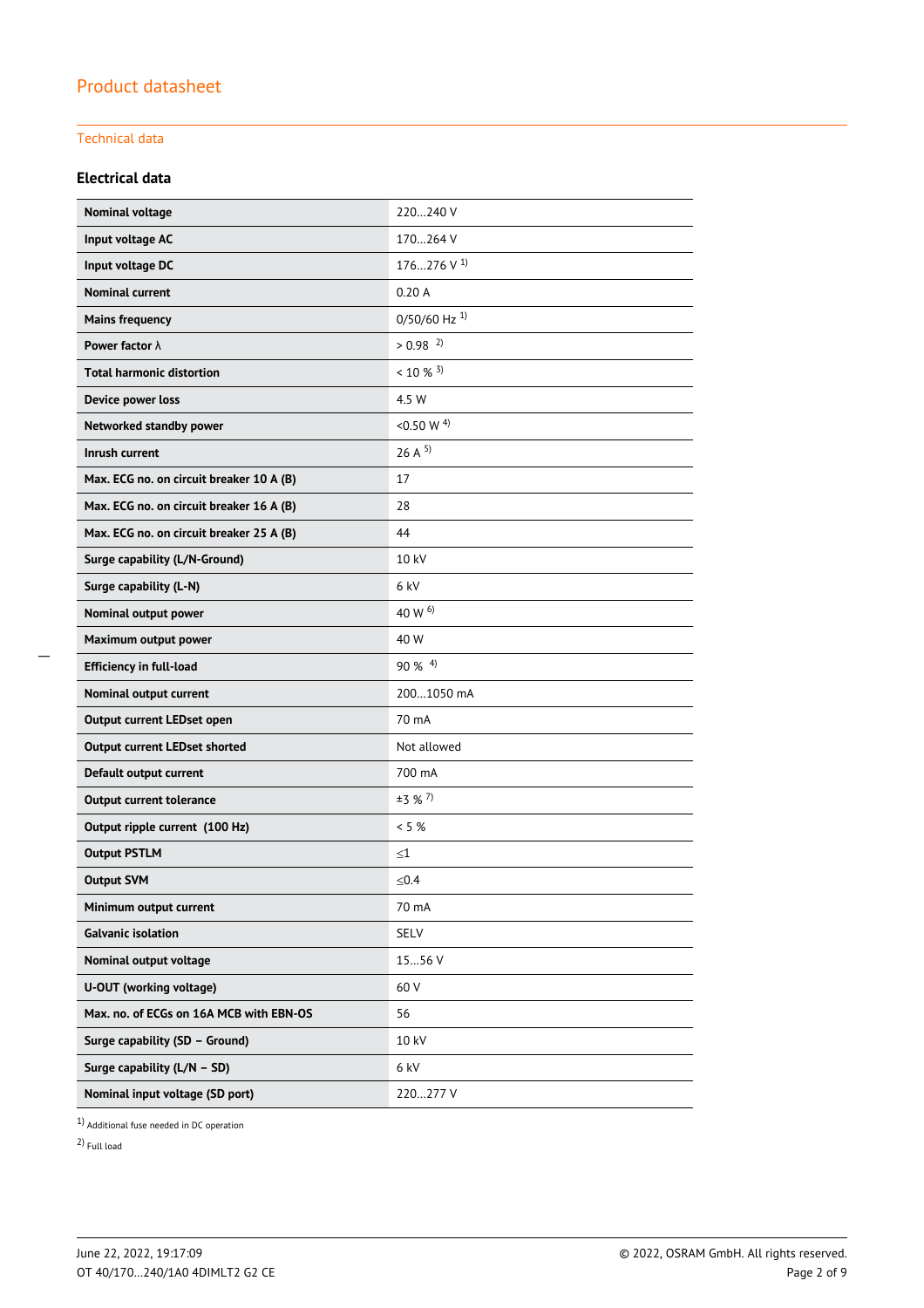3) At full power 4) at 230 V, 50 Hz 5) At 180  $\mu$ s 6) Max. 75% in DC operating mode 7) +/- 5% for LEDset down to 300mA



 $\overline{a}$ 



OT 40170-2401A0 4DIMLT2 G2 CE Operating Window OT 40170-2401A0 4DIMLT2 G2 CE Typical Efficiency vs. Load (230 V 50 Hz)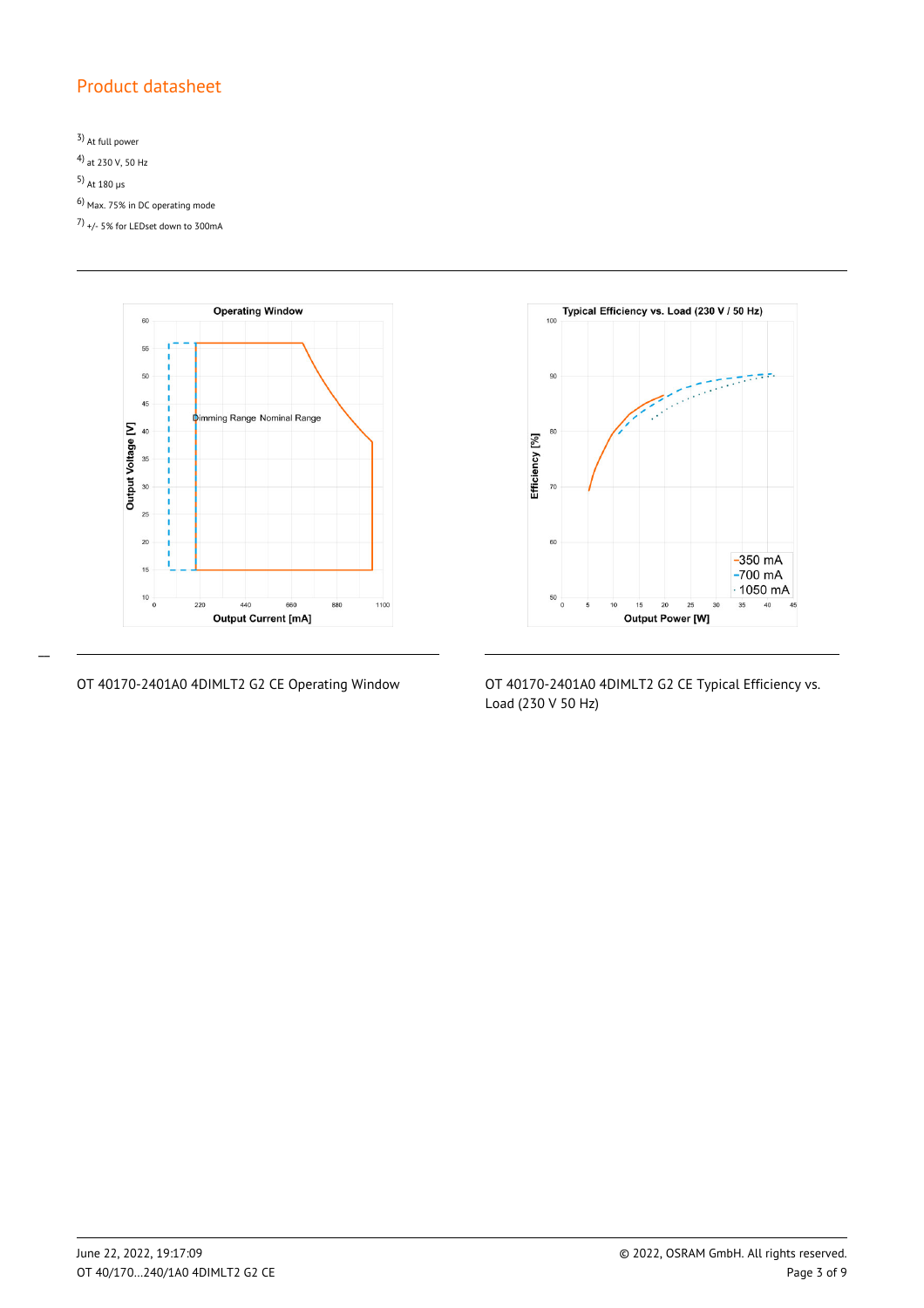

OT 40170-2401A0 4DIMLT2 G2 CE Typical Power Factor vs. Load



OT 40170-2401A0 4DIMLT2 G2 CE Typical THD Vs Load

#### **Dimensions & weight**



| Length                              | 123.0 mm                 |
|-------------------------------------|--------------------------|
| Width                               | 79.0 mm                  |
| <b>Height</b>                       | 33.0 mm                  |
| Mounting hole spacing, length       | $111.0 \text{ mm}$       |
| Mounting hole spacing, width        | $67.0$ mm                |
| <b>Product weight</b>               | 210.00 q                 |
| Cable cross-section, input side     | $0.21.5$ mm <sup>2</sup> |
| Cable cross-section, output side    | $0.21.5$ mm <sup>2</sup> |
| Wire preparation length, input side | $8.59.5$ mm              |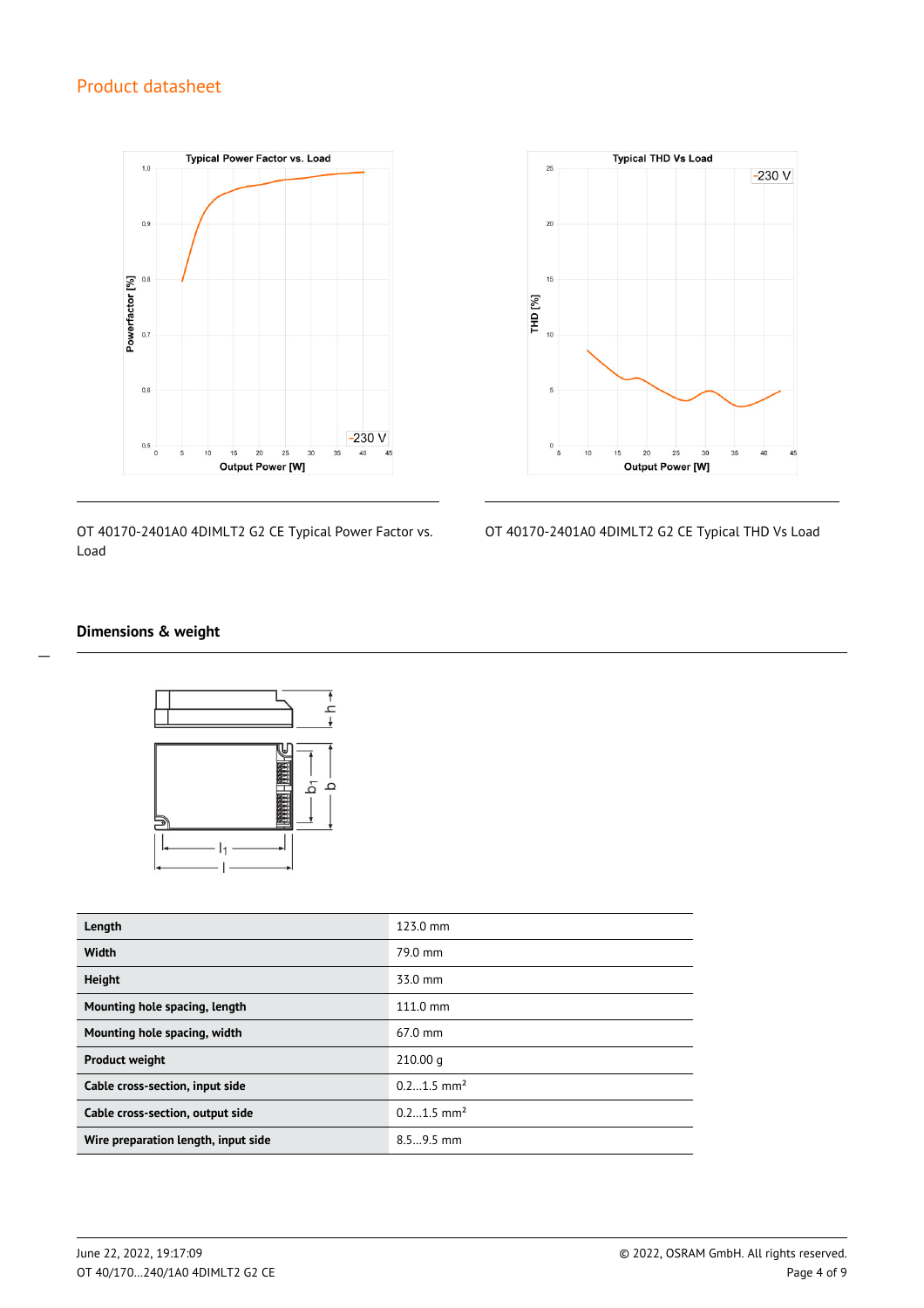#### **Temperatures & operating conditions**

| Ambient temperature range                 | -40…+60 °C  |
|-------------------------------------------|-------------|
| Temperature range at storage              | $-25.85 °C$ |
| Maximum temperature at to test point      | 80 °C       |
| Max, housing temperature in case of fault | 120 °C      |
| Permitted rel. humidity during operation  | 585%1       |

 $1)$  Maximum 56 days/year at 85  $\%$ 

#### **Lifespan**

|--|

<sup>1)</sup> At maximum T = 80°C / 10% failure rate / At T = 68°C / 10% failure rate

### **Expected Lifetime**

| Product name                      |                              |       |       |        |
|-----------------------------------|------------------------------|-------|-------|--------|
| OT 40/170240/1A0<br>4DIMLT2 G2 CE | ECG ambient temperature [ta] | 60    | 50    | 48     |
|                                   | Temperature at tc-point [°C] | 80    | 70    | 68     |
|                                   | Lifetime [h]                 | 50000 | 85000 | 100000 |

| <b>Additional product data</b>         |                                             |
|----------------------------------------|---------------------------------------------|
| <b>Predecessor EAN</b>                 | 4052899925182                               |
| <b>Capabilities</b>                    |                                             |
| <b>Dimmable</b>                        | Yes                                         |
| <b>Dimming interface</b>               | 4DIM / AstroDIM / DALI / MainsDIM / StepDIM |
| Dimming range                          | 10100 %                                     |
| Suitable for fixtures with prot. class | 1/11                                        |
| <b>Constant lumen function</b>         | Programmable                                |
| <b>NTC</b> input                       | Yes                                         |
| <b>Short-circuit protection</b>        | Automatic reversible                        |
| No-load proof                          | Yes                                         |
| Intended for no-load operation         | <b>No</b>                                   |
| Max. cable length to lamp/LED module   | $2.0 \text{ m}^{1}$                         |
| <b>Overload protection</b>             | Automatic reversible                        |
| <b>LEDset</b>                          | Yes                                         |
| <b>Number of channels</b>              | 1                                           |
| <b>DALI-2 Energy Data</b>              | Yes <sup>2</sup>                            |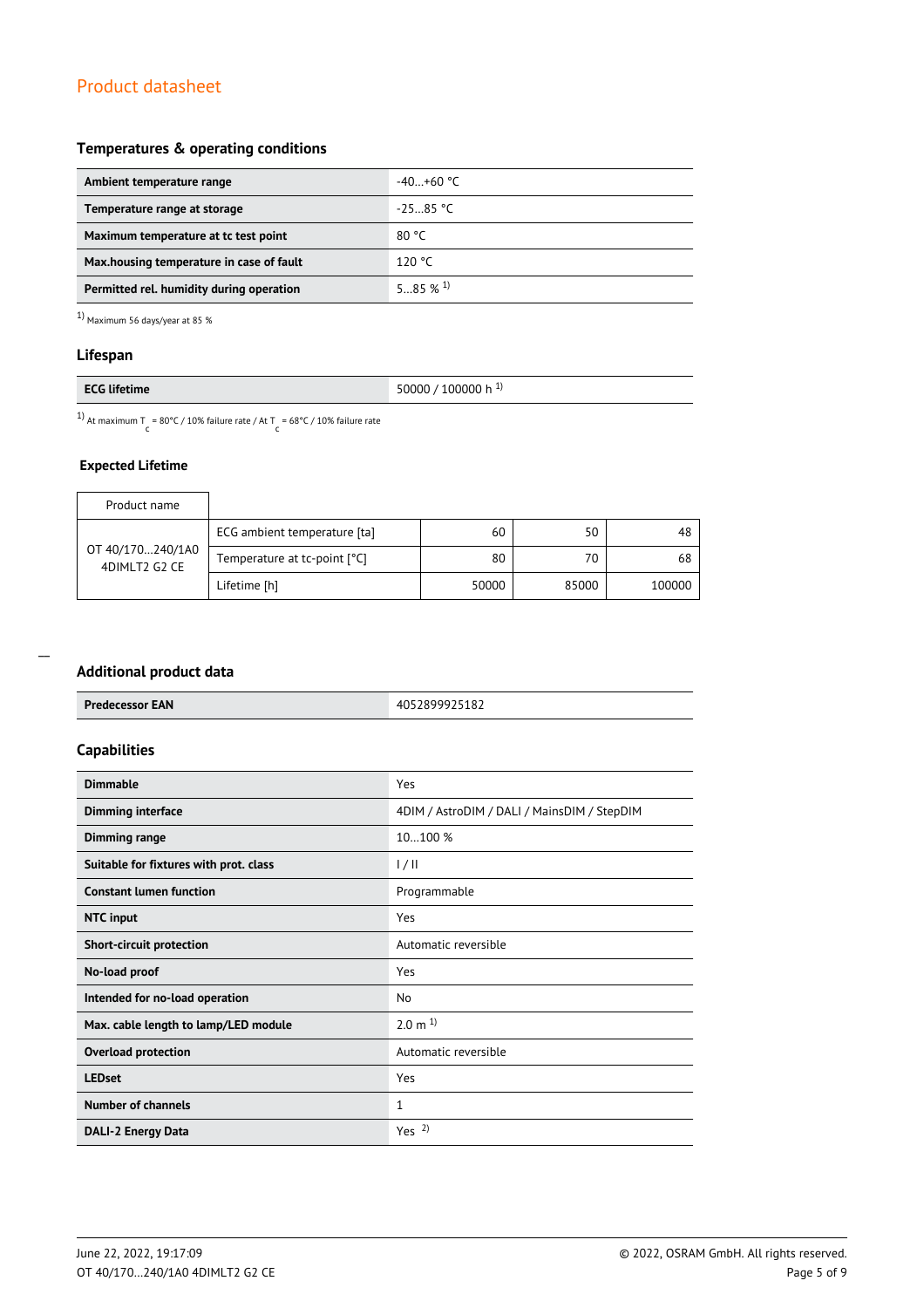#### **DALI-2 Diagnostic Data Yes** 3)

 $1)$  Output wires must be routed as close as possible to each other

2) Acc. DALI part 252

3) Acc. DALI part 253

#### **Programming**

| <b>Box programming</b>        | Yes        |
|-------------------------------|------------|
| Tuner4TRONIC                  | Yes        |
| <b>Tuner4TRONIC Field App</b> | Yes        |
| <b>Programming device</b>     | DALI / NFC |

### **Programmable features**

| <b>Constant Lumen</b>        | Yes     |
|------------------------------|---------|
| <b>Thermal Protection</b>    | Yes     |
| <b>Driver Guard</b>          | Yes     |
| <b>AstroDIM</b>              | Yes     |
| <b>StepDIM</b>               | Yes     |
| <b>MainsDIM</b>              | Yes     |
| <b>Emergency Mode</b>        | Yes     |
| <b>Configuration Lock</b>    | Yes     |
| <b>DALI-2 Luminaire Data</b> | Yes $1$ |

 $\overline{a}$ 

1) Acc. DALI part 251

### **Certificates & standards**

| Type of protection        | IP20                                                                                                                                                                                                                                                                                      |
|---------------------------|-------------------------------------------------------------------------------------------------------------------------------------------------------------------------------------------------------------------------------------------------------------------------------------------|
| <b>Standards</b>          | Acc. to EN 61347-1/Acc. to EN 61347-2-13/Acc. to EN<br>62384/Acc. to EN 55015:2006 + A1:2007 +<br>A2:2009/Acc. to EN 61547/Acc. to FCC 47 part 15<br>class B/Acc. to IEC 61000-3-2/Acc. to IEC 61000-3-<br>3/Acc. to IEC 62386-101/Acc. to IEC 62386-102/Acc.<br>to IEC 62386-207/UL-8750 |
| Approval marks - approval | CCC / CE / DALI-2 / EL / ENEC / RCM / VDE / VDE-EMC                                                                                                                                                                                                                                       |

### **Logistical data**

| <b>Commodity code</b> | 850440829000 |
|-----------------------|--------------|
|                       |              |

### **Environmental information**

| Information according Art. 33 of EU Regulation (EC) 1907/2006 (REACh) |                               |
|-----------------------------------------------------------------------|-------------------------------|
| Date of Declaration                                                   | 14-04-2022                    |
| <b>Primary Article Identifier</b>                                     | 4052899981935   4050732430800 |
| Candidate List Substance 1                                            | Lead                          |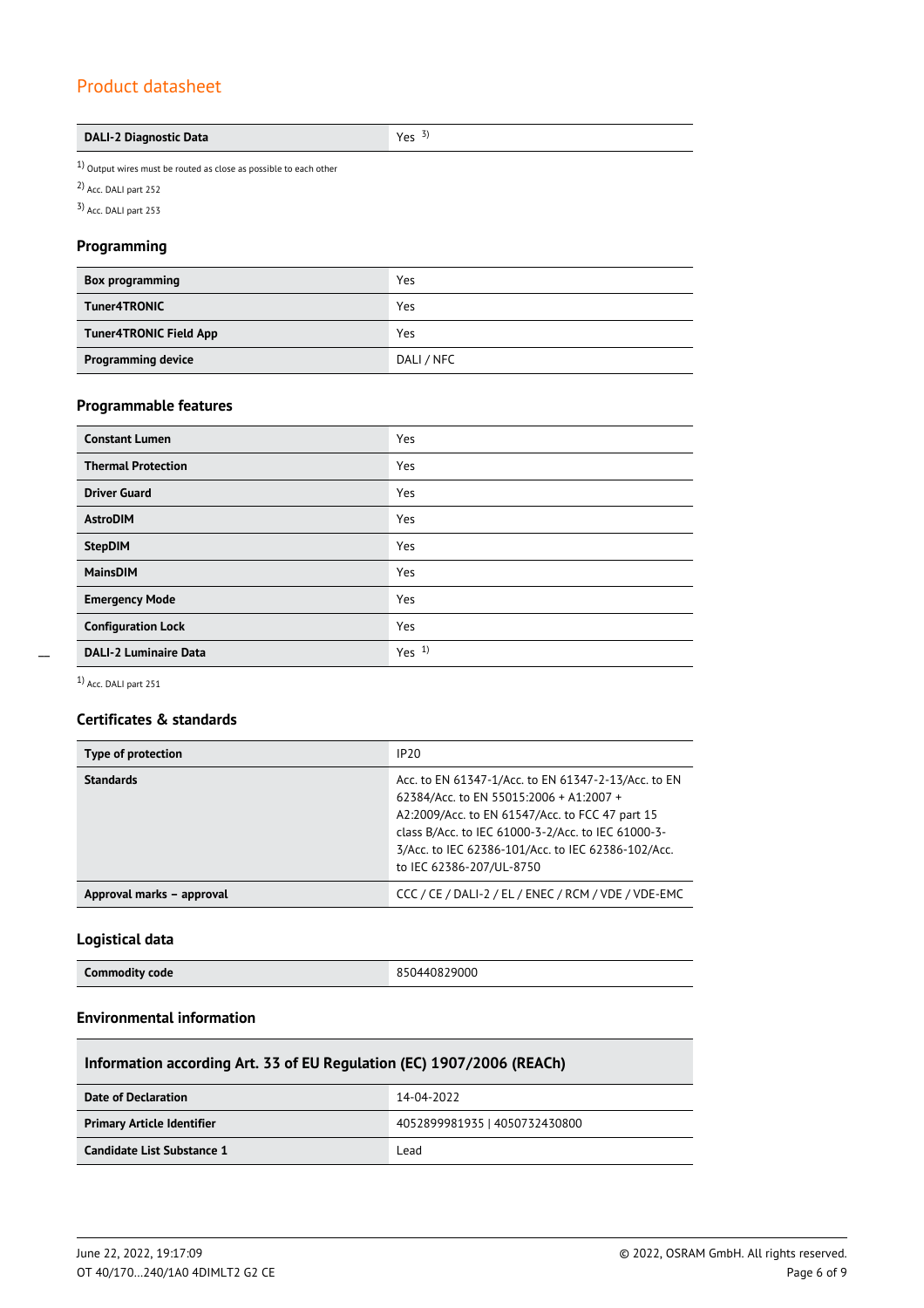| CAS No. of substance 1           | 7439-92-1                                                                                             |
|----------------------------------|-------------------------------------------------------------------------------------------------------|
| <b>Safe Use Instruction</b>      | The identification of the Candidate List substance is<br>sufficient to allow safe use of the article. |
| Declaration No. in SCIP database | 29875895-b98f-49c7-a31a-a13fae62ec32  <br>2c391097-0244-45e8-9346-4619e93866ed                        |

#### Download Data

|        | <b>File</b>                                                                      |
|--------|----------------------------------------------------------------------------------|
|        | User instruction<br>OPTOTRONIC Outdoor                                           |
| ≻      | <b>Brochures</b><br>Technical Application Guide - 4DIMLT2 G2 CE LED drivers (EN) |
|        | Certificates<br>RCM Certificate CS10824N                                         |
|        | Certificates<br>OT ENEC 40050684 010622                                          |
|        | Certificates<br>OT Outdoor CB DE1 62952A1 220920                                 |
|        | Certificates<br>OT EMC 40050085 200220                                           |
|        | Certificates<br>OT 40 4DIM LT2 G2 EATON AM35337 210520                           |
|        | Certificates<br>OT 40 4DIM LT2 G2 INOTEC AM35337 210520                          |
|        | Certificates<br>OT Outdoor CB DE1 62952A2 220920                                 |
|        | Certificates<br>OT Outdoor VDE TESTREPORT 276377 220920                          |
|        | Certificates<br>VDE ENEC Certificate 40043863                                    |
|        | Certificates<br>CB Certificate DE1-59452                                         |
|        | Certificates<br>VDE ENEC Certificate 40043863 appendix                           |
|        | Certificates<br>OT EMC 40044675 250621                                           |
|        | Certificates<br>CCC Certificate 2018171002002021                                 |
|        | Declarations of conformity<br>OT 1DIMLT2 G1 4DIMLT2 G2 CE 3806542 061221         |
| 大<br>大 | Declarations of conformity<br>OT DIM LT2 CE UK DoC 4291524 260221                |
|        | Declarations of conformity<br>Declaration of Conformity 3547530                  |
|        |                                                                                  |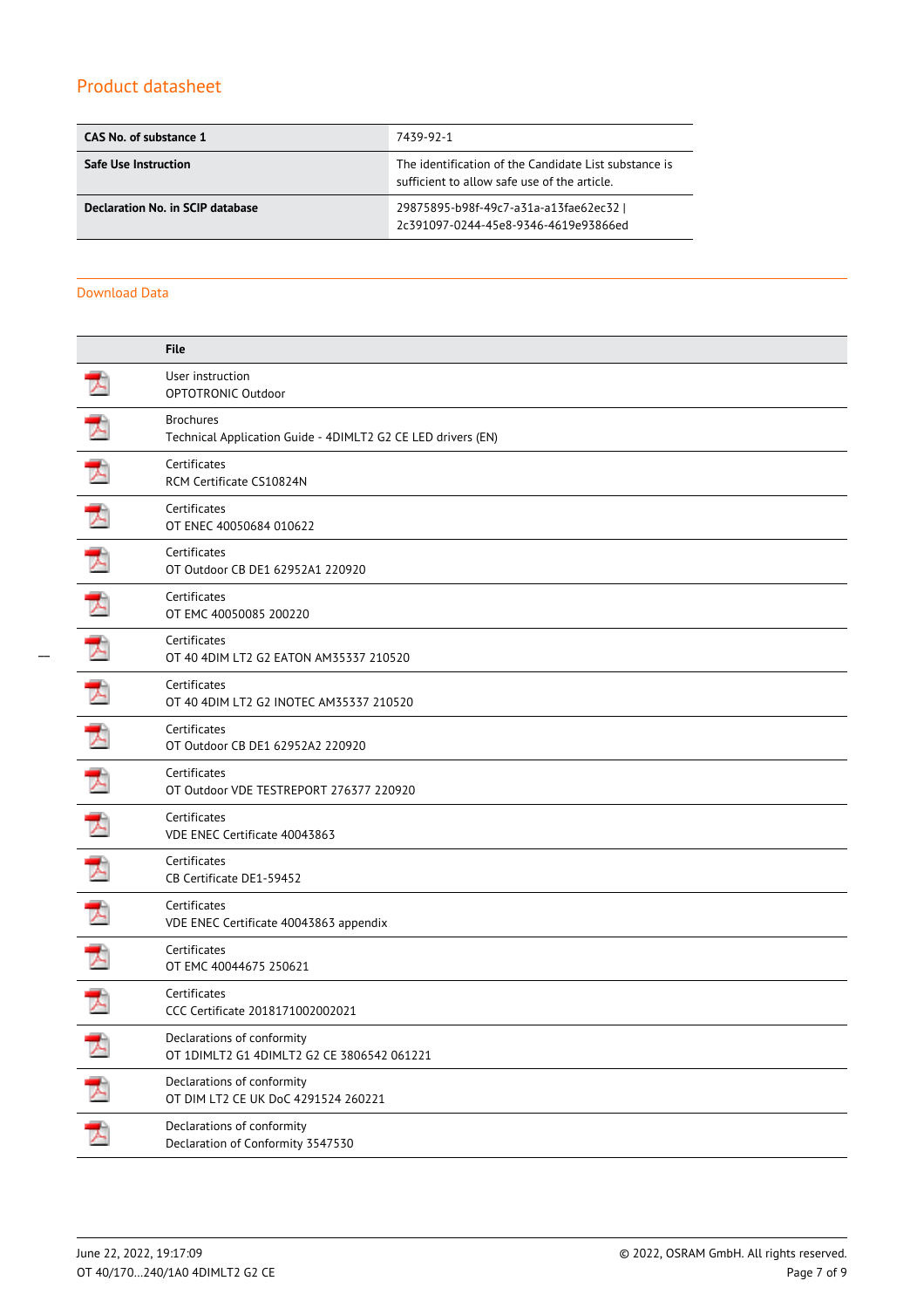| Declarations of conformity<br>EATON(CEAG)-Conformity declaration AM04628 OT40 170-240 1A0 4DIMLT2 G2 CE |
|---------------------------------------------------------------------------------------------------------|
| Declarations of conformity<br>INOTEC- Conformity declaration AM04628 OT40 170-240 1A0 4DIMLT2 G2 CE     |
| CAD data<br>CAD data STEP OT 40170-2401A0 4DIMLT2 G2 CE                                                 |
| CAD data<br>OT 40 4DIMLT2G2CE IGS 060820                                                                |
| CAD data<br>OT 40 4DIMLT2G2CE STEP 060820                                                               |
| CAD Data 2-dim<br>OT 40 4DIMLT2G2CE CAD2PDF 060820                                                      |
| CAD data 3-dim<br>OT 40 4DIMLT2G2CE CAD3PDF 060820                                                      |

#### Ecodesign regulation information:

Intended for use with LED modules.

 $\overline{a}$ 

The forward voltage of the LED light source shall be within the defined operating window of the control gear in all operating conditions including dimming if applicable.

Separate control gear and light sources must be disposed of at certified disposal companies in accordance with Directive 2012/19/EU (WEEE) in the EU and with Waste Electrical and Electronic Equipment (WEEE) Regulations 2013 in the UK. For this purpose, collection points for recycling centres and take-back systems (CRSO) are available from retailers or private disposal companies, which accept separate control gear and light sources free of charge. In this way, raw materials are conserved and materials are recycled.

| <b>ISOLATION</b>  | Input/<br>Mains          | <b>SD</b> | EQUI   | <b>DALI</b>  | <b>LEDset</b>            | <b>LED Output</b> | Case   | <b>NTC</b>               |
|-------------------|--------------------------|-----------|--------|--------------|--------------------------|-------------------|--------|--------------------------|
| Input/<br>Mains   | $\overline{\phantom{a}}$ | ٠         | Double | <b>Basic</b> | <b>SELV</b>              | <b>SELV</b>       | Double | <b>SELV</b>              |
| <b>SD</b>         | ٠                        | ٠         | Double | Basic        | Double                   | Double            | Double | Double                   |
| EQUI              | Double                   | Double    | ÷      | Double       | <b>Basic</b>             | Basic             | Basic  | Double                   |
| <b>DALI</b>       | Basic                    | Basic     | Double | ٠            | Double                   | Double            | Double | Double                   |
| <b>LEDset</b>     | <b>SELV</b>              | Double    | Basic  | Double       | $\overline{\phantom{a}}$ | ٠                 | Basic  | ٠                        |
| <b>LED Output</b> | <b>SELV</b>              | Double    | Basic  | Double       | ۰                        | ۰                 | Basic  | $\overline{\phantom{a}}$ |
| Case              | Double                   | Double    | Basic  | Double       | Basic                    | <b>Basic</b>      | ٠      | Basic                    |
| <b>NTC</b>        | <b>SELV</b>              | Double    | Double | Double       | ٠                        | ۰                 | Basic  | $\overline{\phantom{a}}$ |